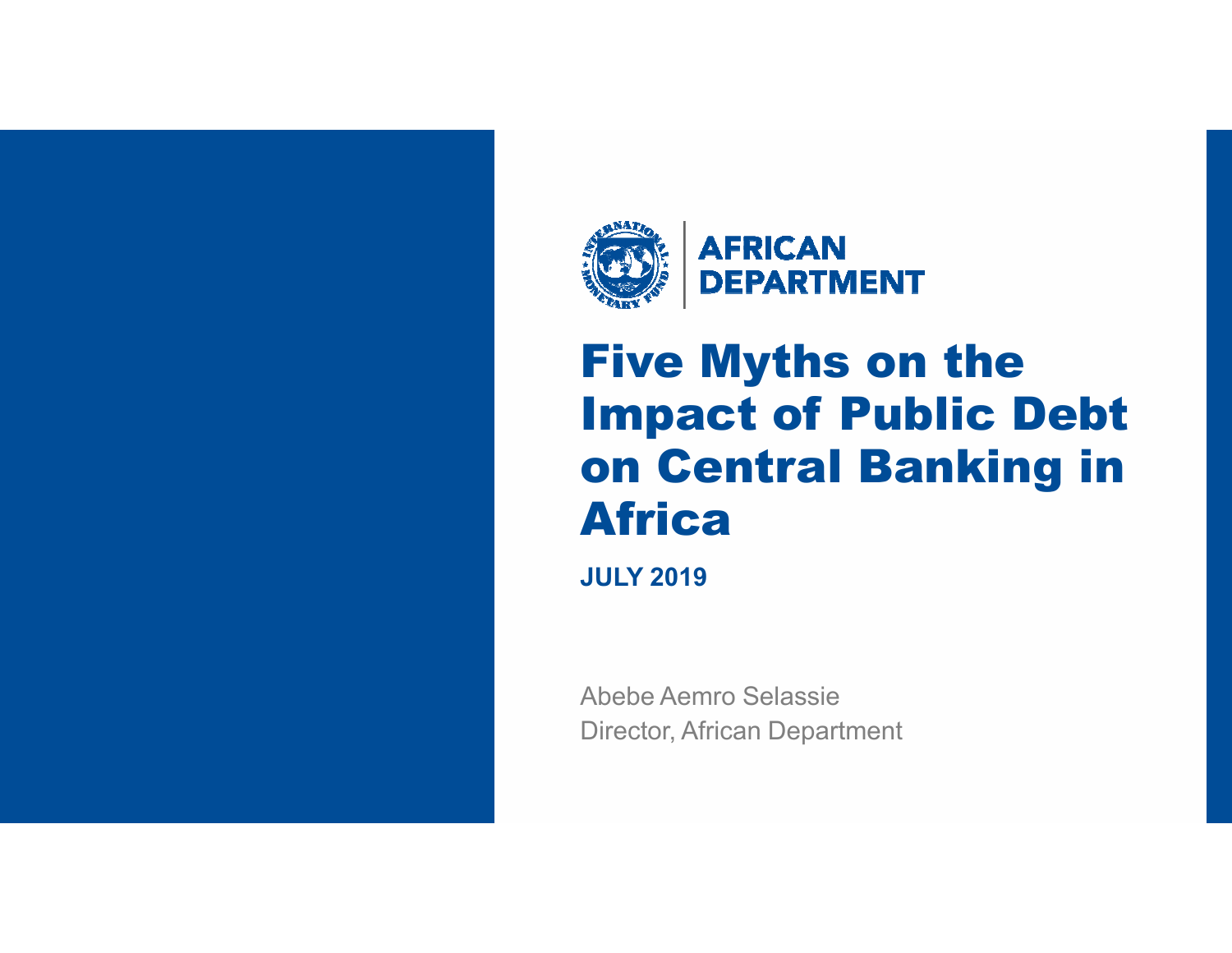#### Public debt has increased across the world

#### General Government Gross Debt-to-GDP and Interest Bill-to-Tax Revenue Ratios, 2007–18



Source: IMF, World Economic Outlook database.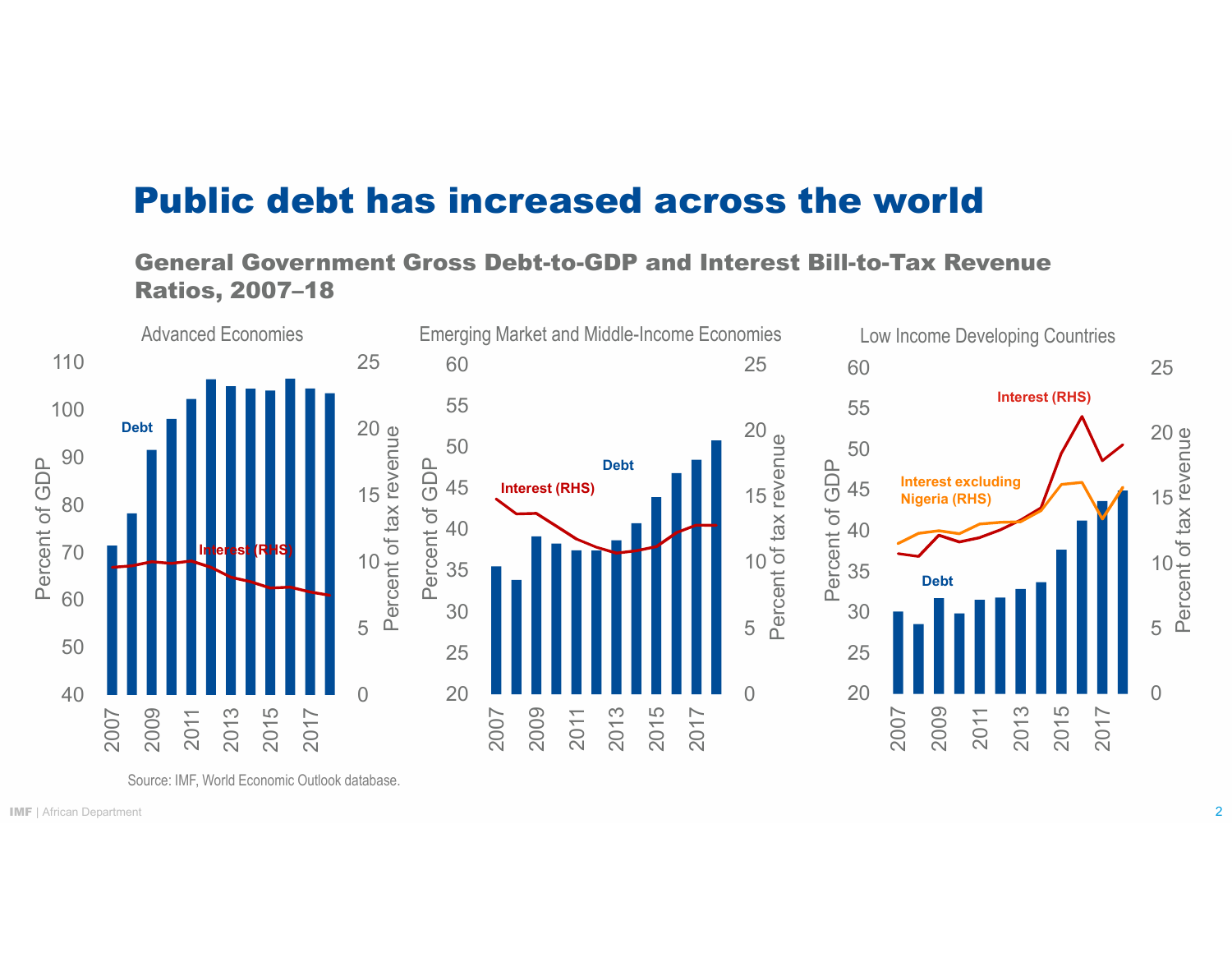#### In Africa the debt increase has been most pronounced in oil exporters

#### Africa: Total Public Debt, 1976–2018



Source: IMF, World Economic Outlook database.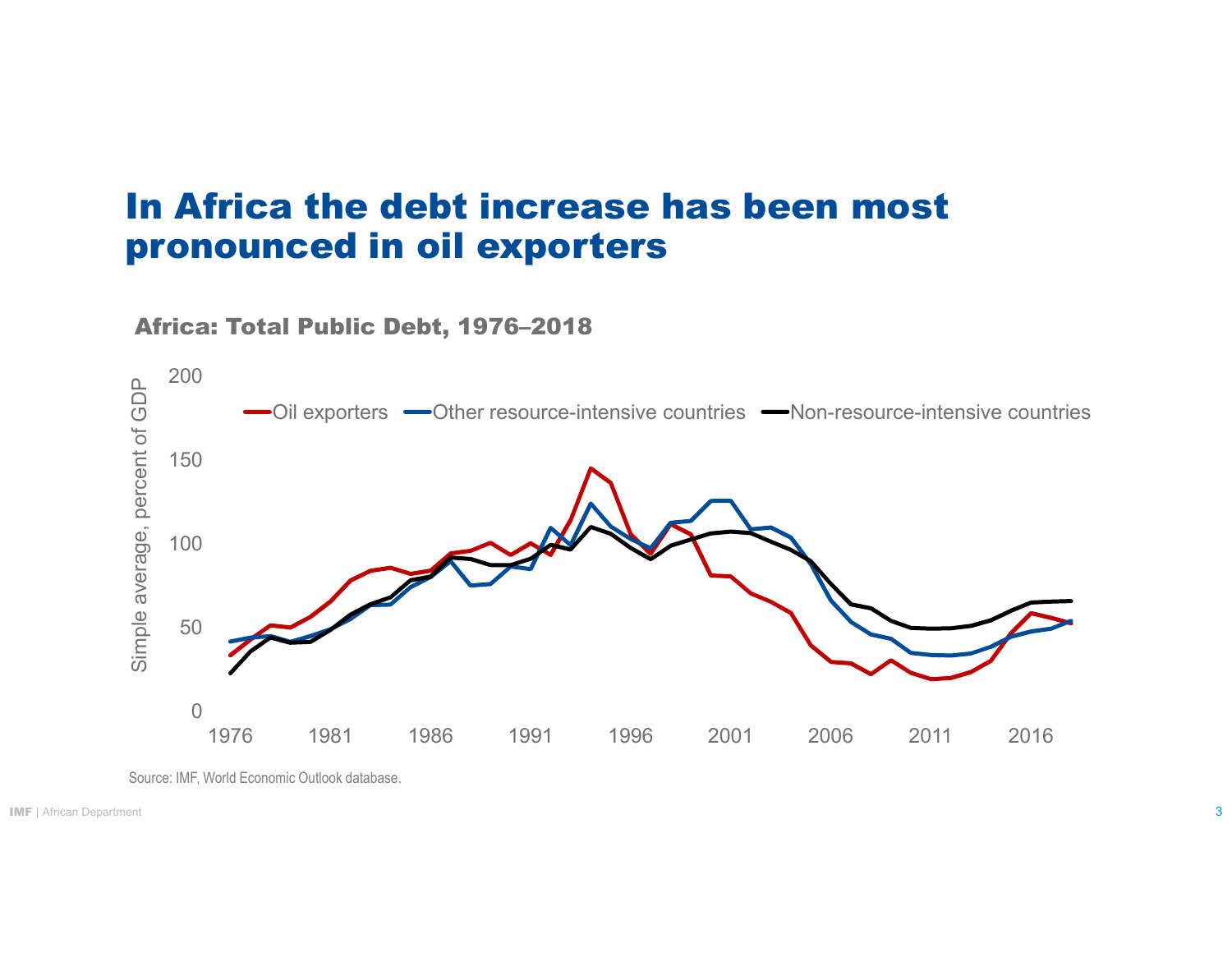#### The debt increase is concerning, as debt servicing capacity has deteriorated sharply

#### Africa: Interest Payments



Source: IMF, World Economic Outlook database.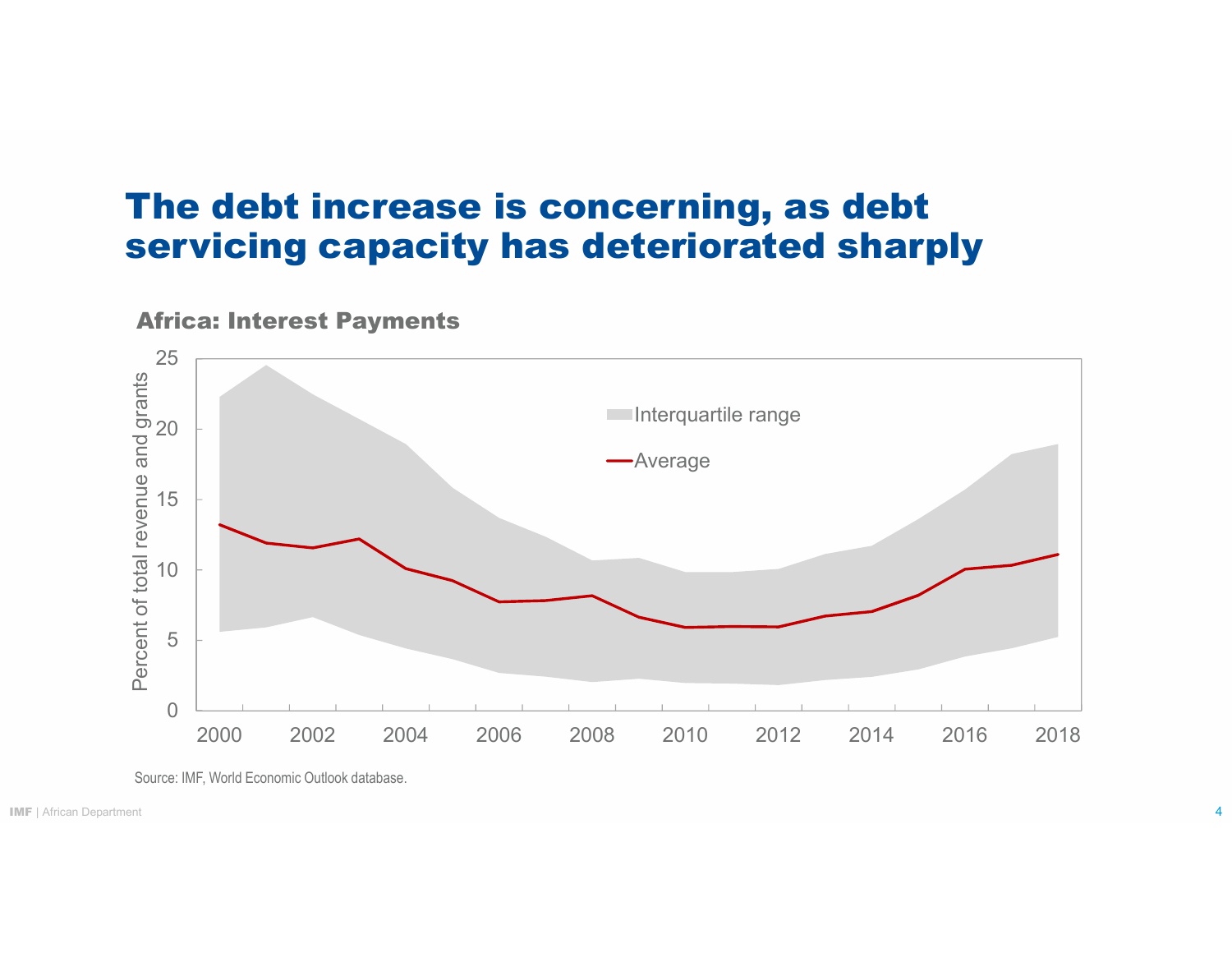## Myth 1: Fiscal dominance is a preoccupation of the past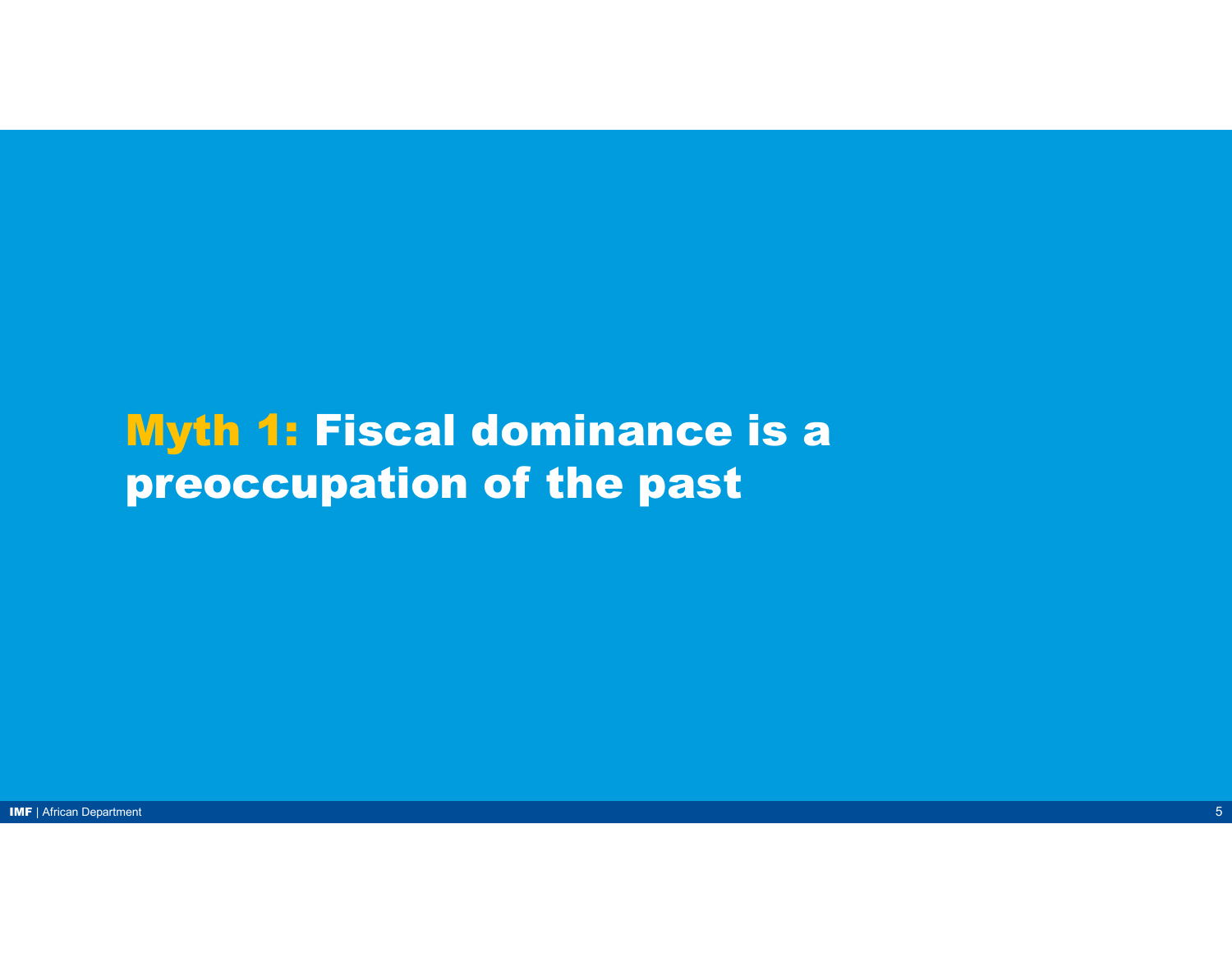#### Direct financing of the budget deficit by central banks above legal limits has declined over time





Sources: CBLD; IMF, Monetary and Financial Statistics database; National authorities; and IMF staff calculations.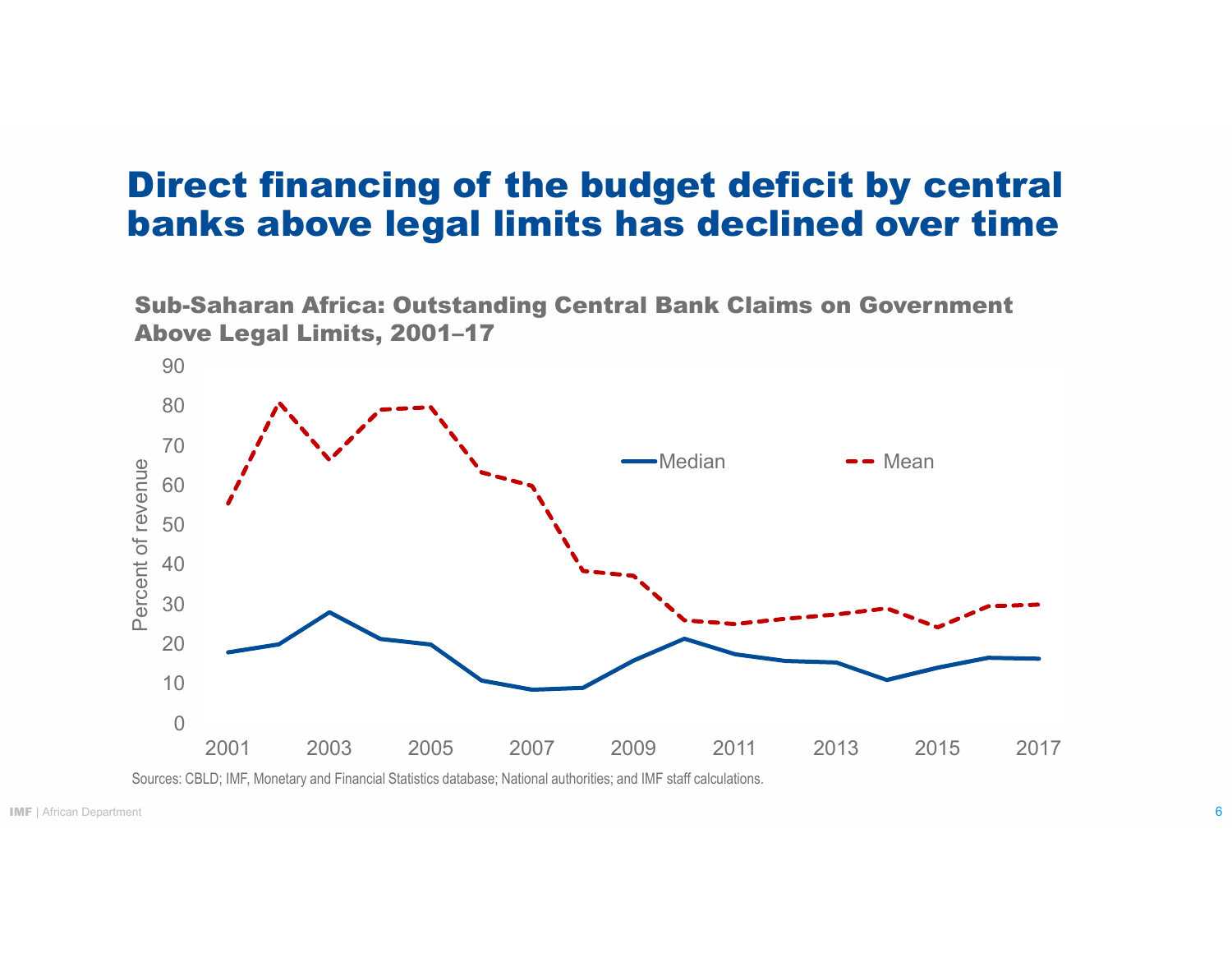### Yet, high public debt can increase the risk of'soft' fiscal dominance

#### **Examples of soft fiscal dominance:**

- 1. Pressures to contain domestic borrowing costs.
- 2. Fear of floating magnified when foreign currency debt is high.
- 3.Quasi-fiscal operations and expansion of the central bank mandate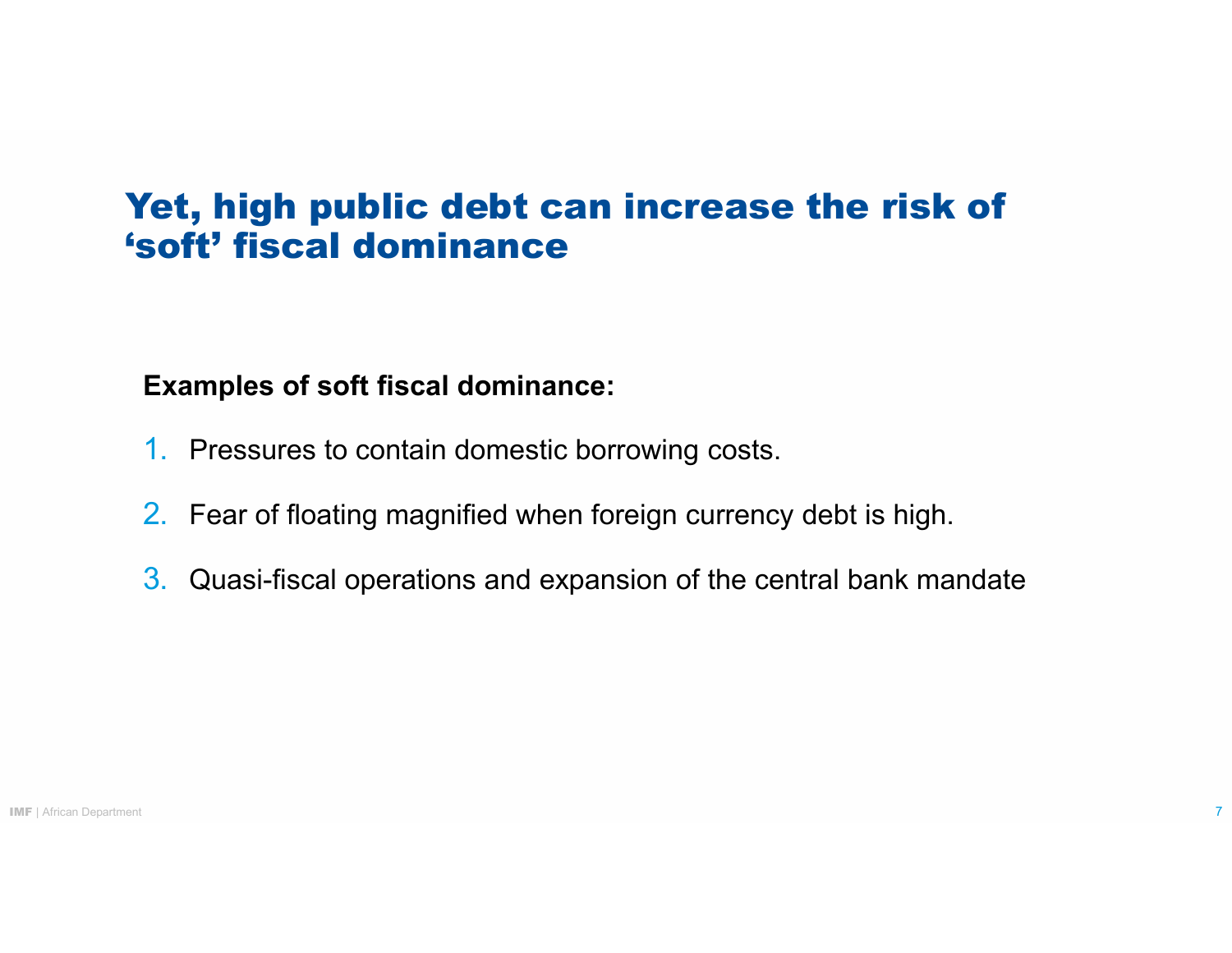## Myth 2: As long as public debt is sustainable, its level is irrelevant for monetary policy and financial supervision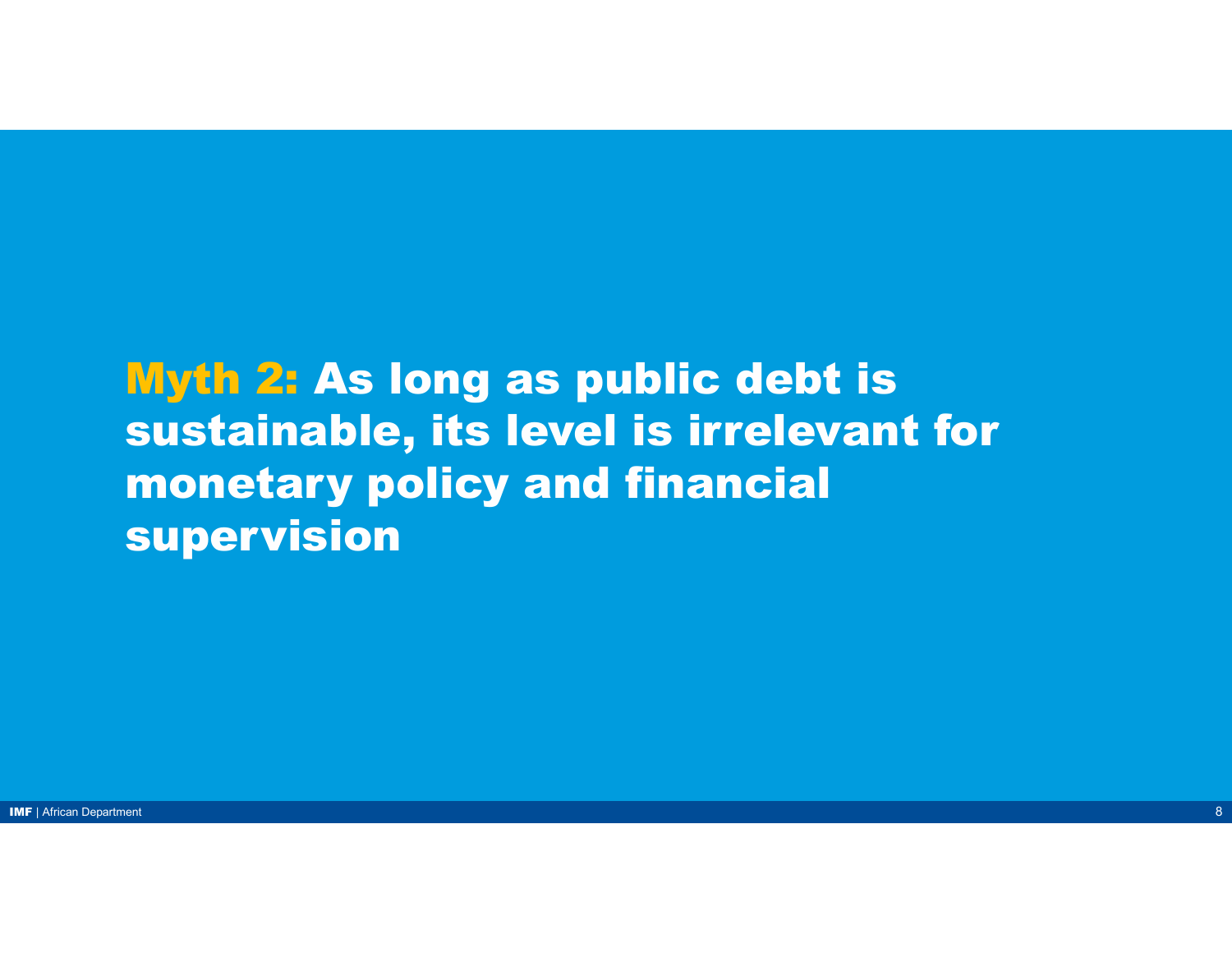### High public debt, even if it is sustainable, can complicate the work of central bankers

High public debt...

- 1. ... weakens the transmission of monetary policy.
- $2. \ldots$  generates complicated tradeoffs between exchange rate and growth objectives, at least when foreign currency debt is high.
- $3. \dots$  can create financial stability risks.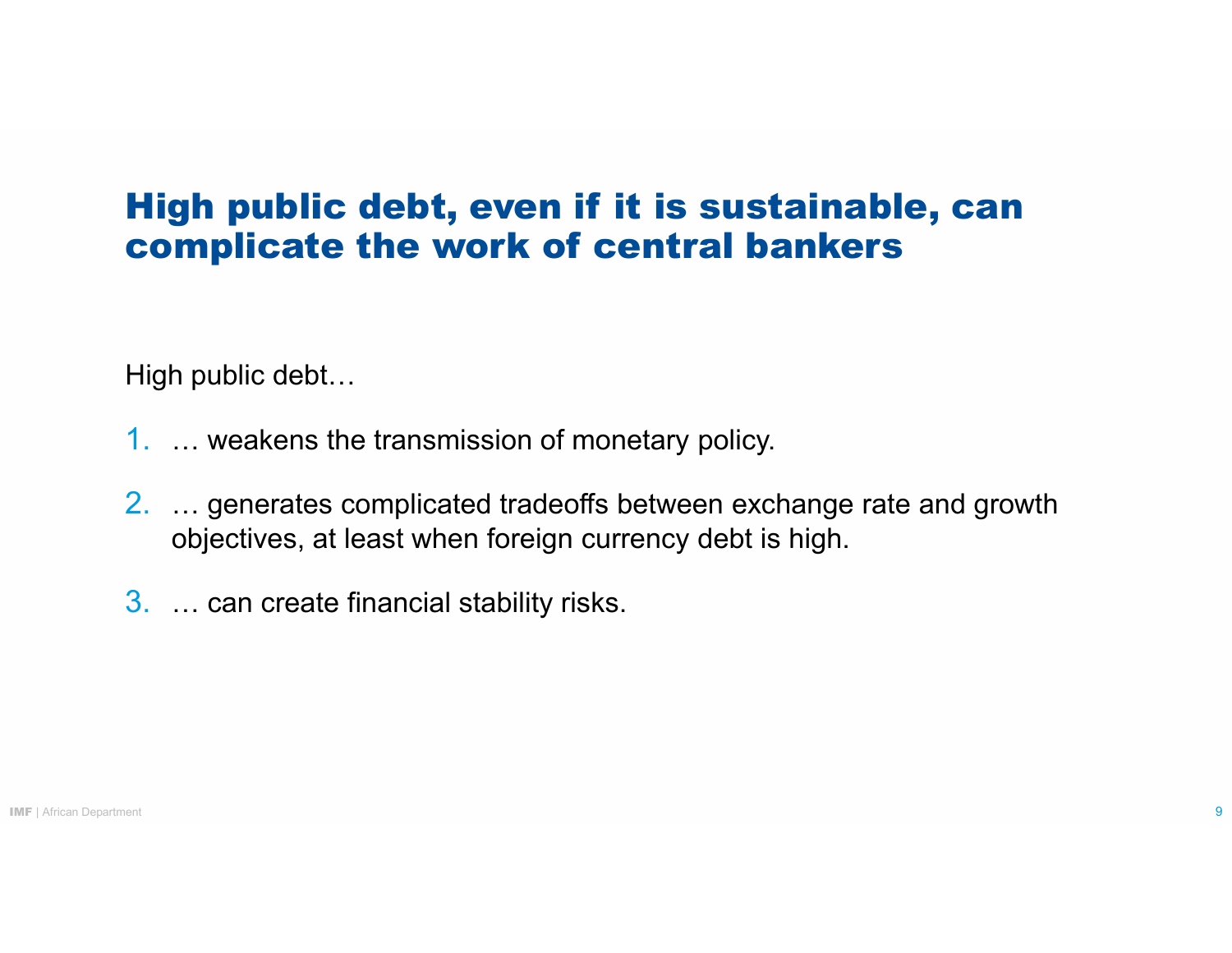#### Government arrears to suppliers translate into rising non-performing loans



Sub-Saharan Africa: Stock of Arrears, 2012**–**18

Sources: Country authorities; and IMF, staff calculations..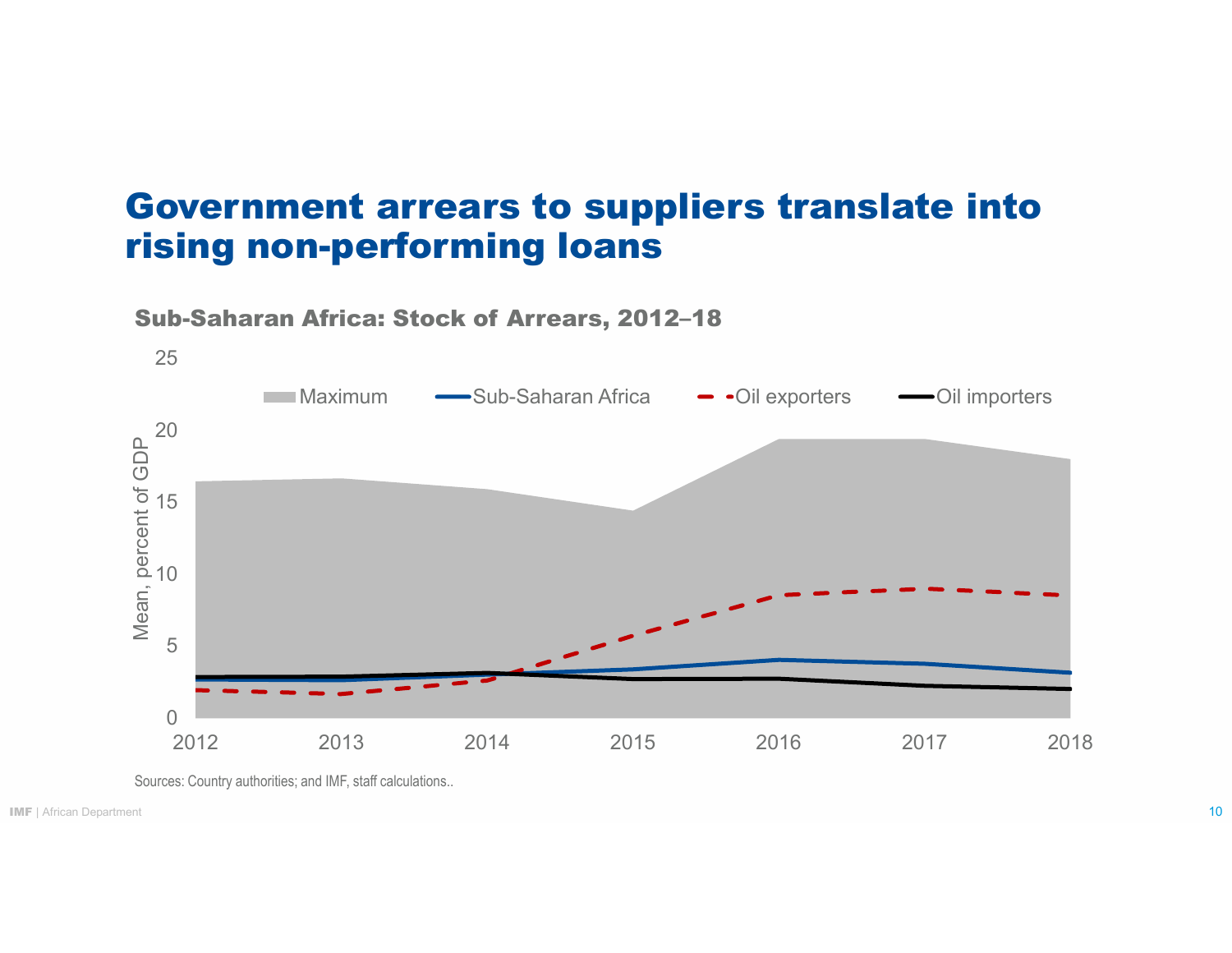#### African banks are well exposed to sovereign securities



Commercial Banks' Holdings of Government Debt, 2018

Source: IMF, Monetary and Financial Statistics database; and IMF, World Economic Outlook database.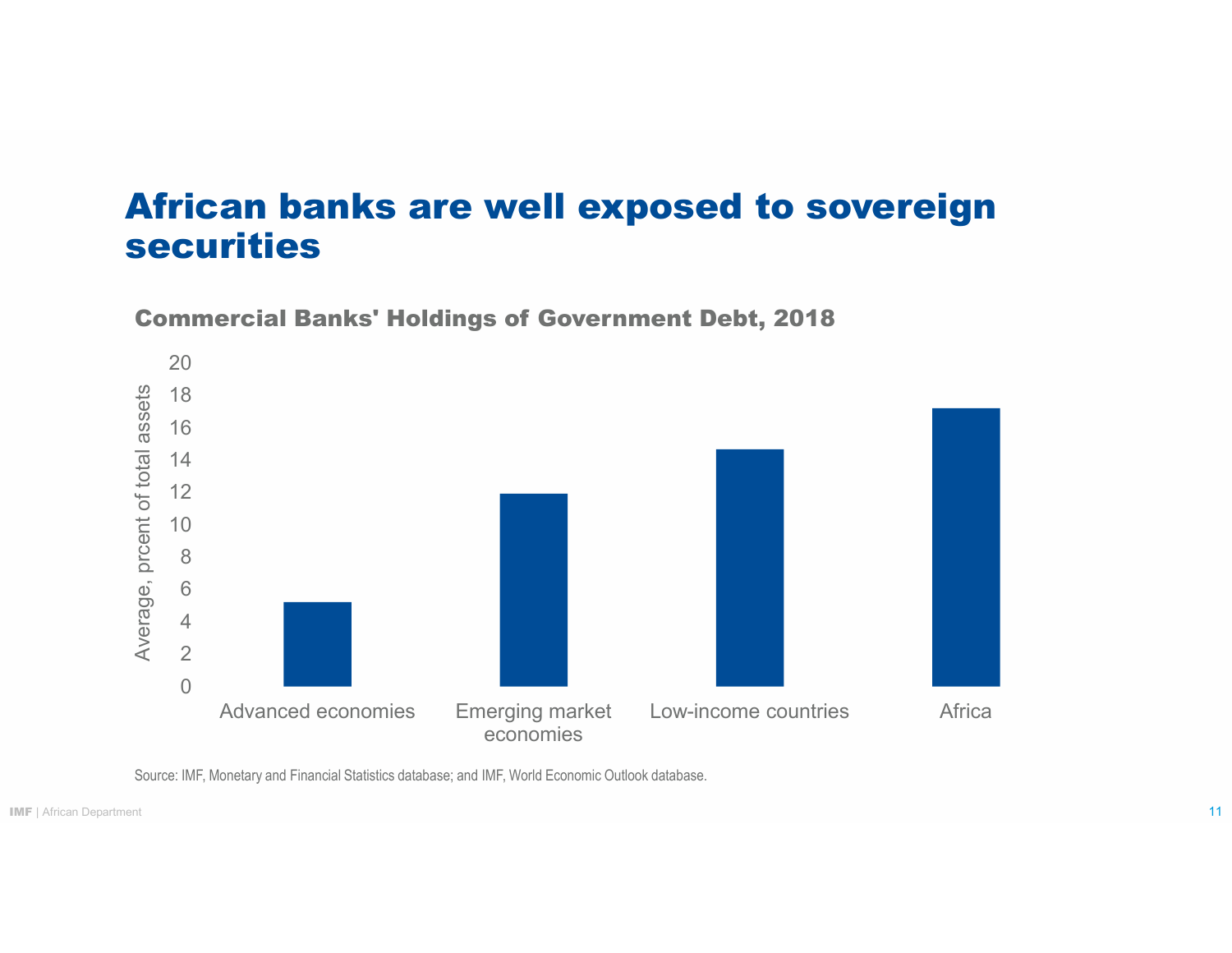## Myth 3: There is little that central banks can do to protect themselves and the financial sector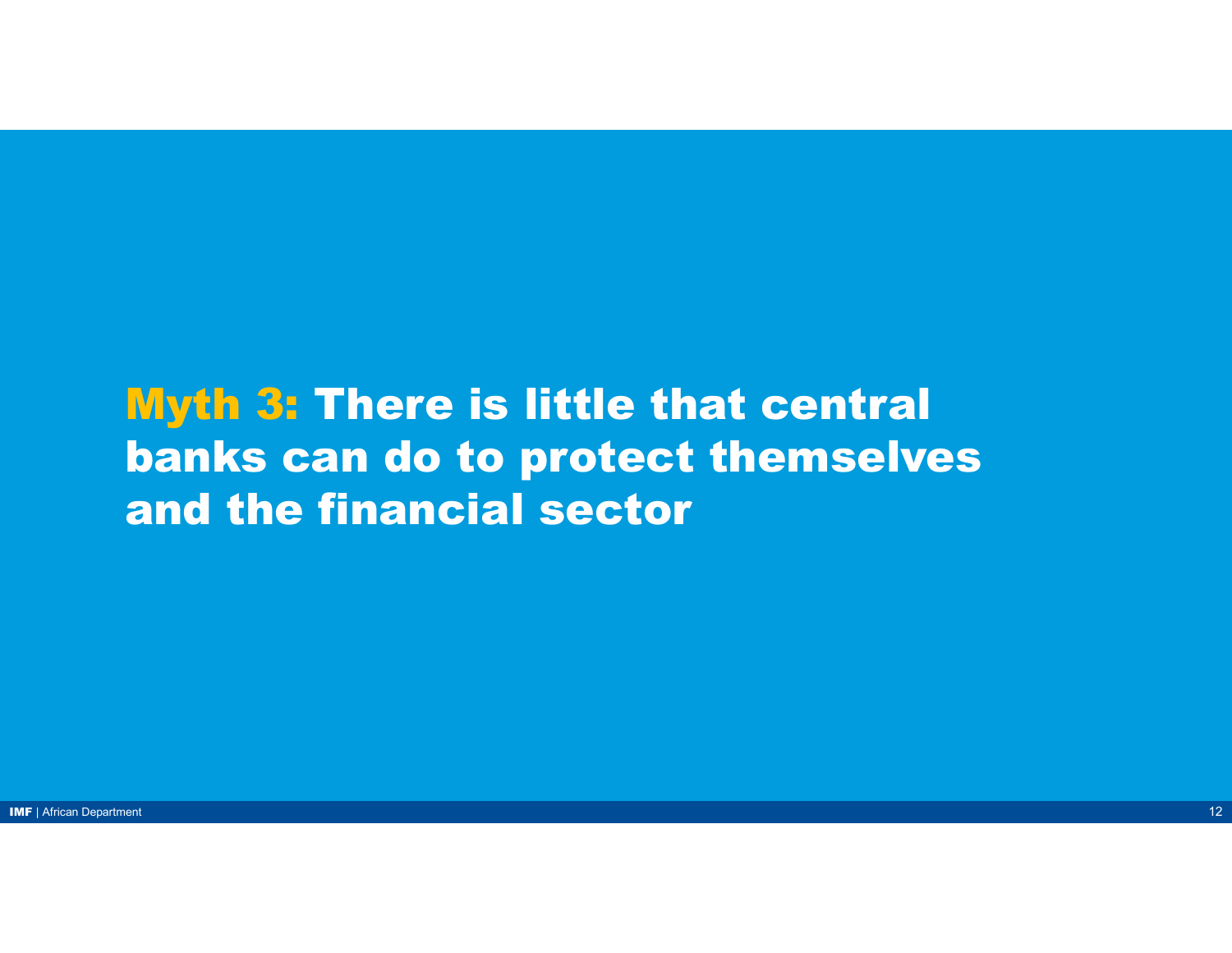### Central banks can take some actions to manage the spillovers of high public debt

- **1. Continue to strengthen the monetary policy framework.**
- 2. Step up communication on the role of the central bank and the impact of policy measures.
- 3. Address the bank-sovereign nexus.
- 4. Improve debt data collection.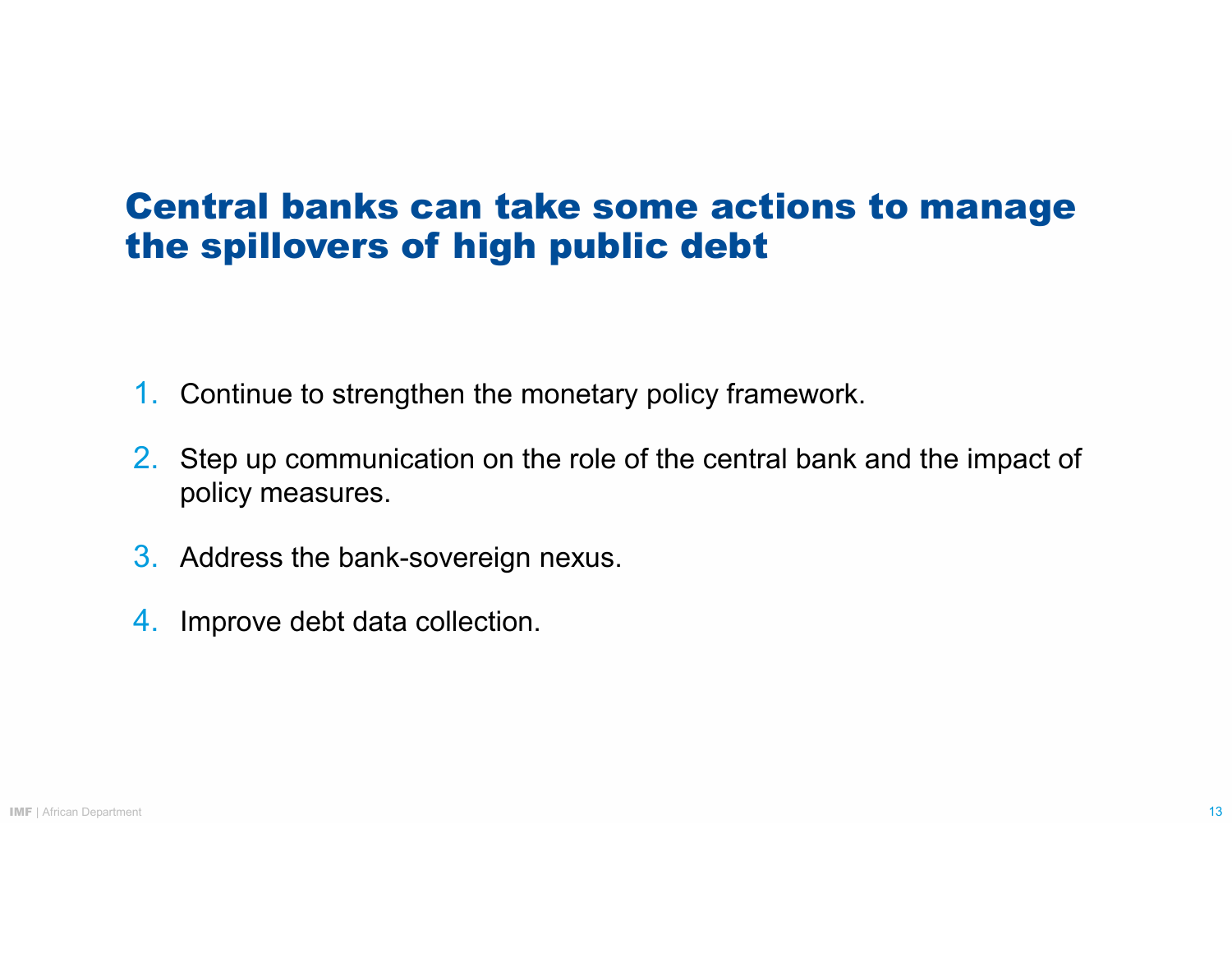## Myth 4: There is a still clear delineation of roles between monetary and fiscal policy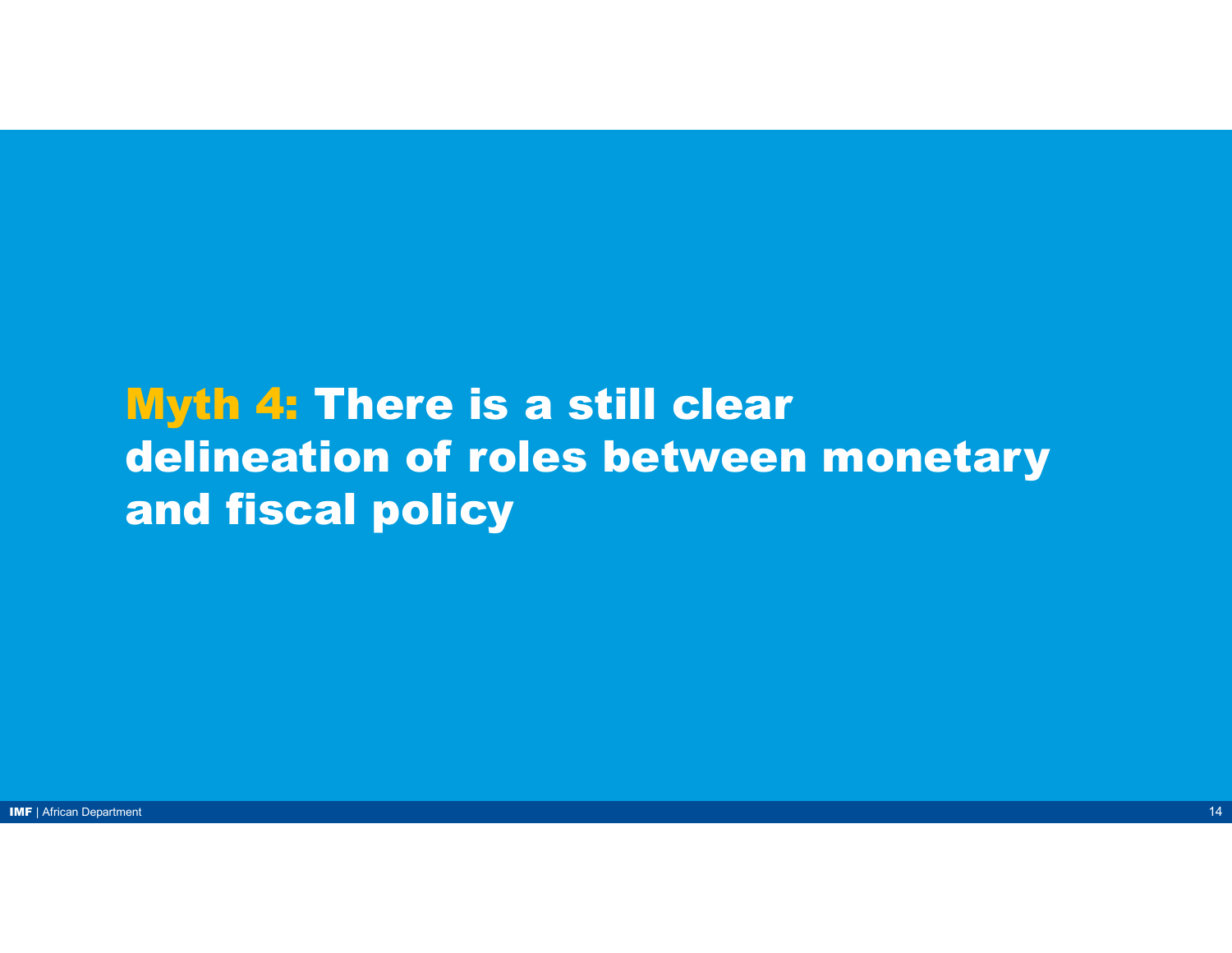

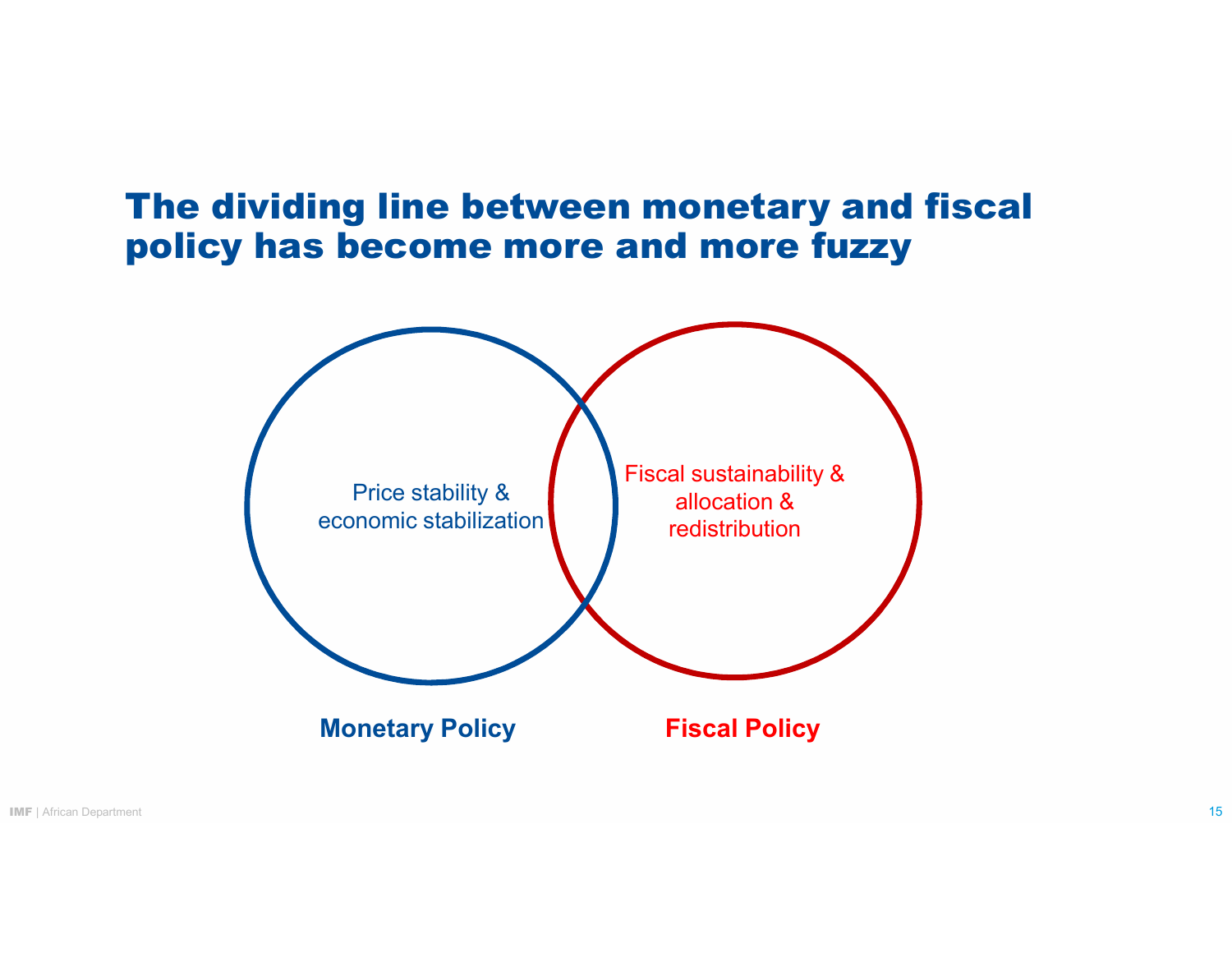## Myth 5: Central banks can help governments alleviate the public debt burden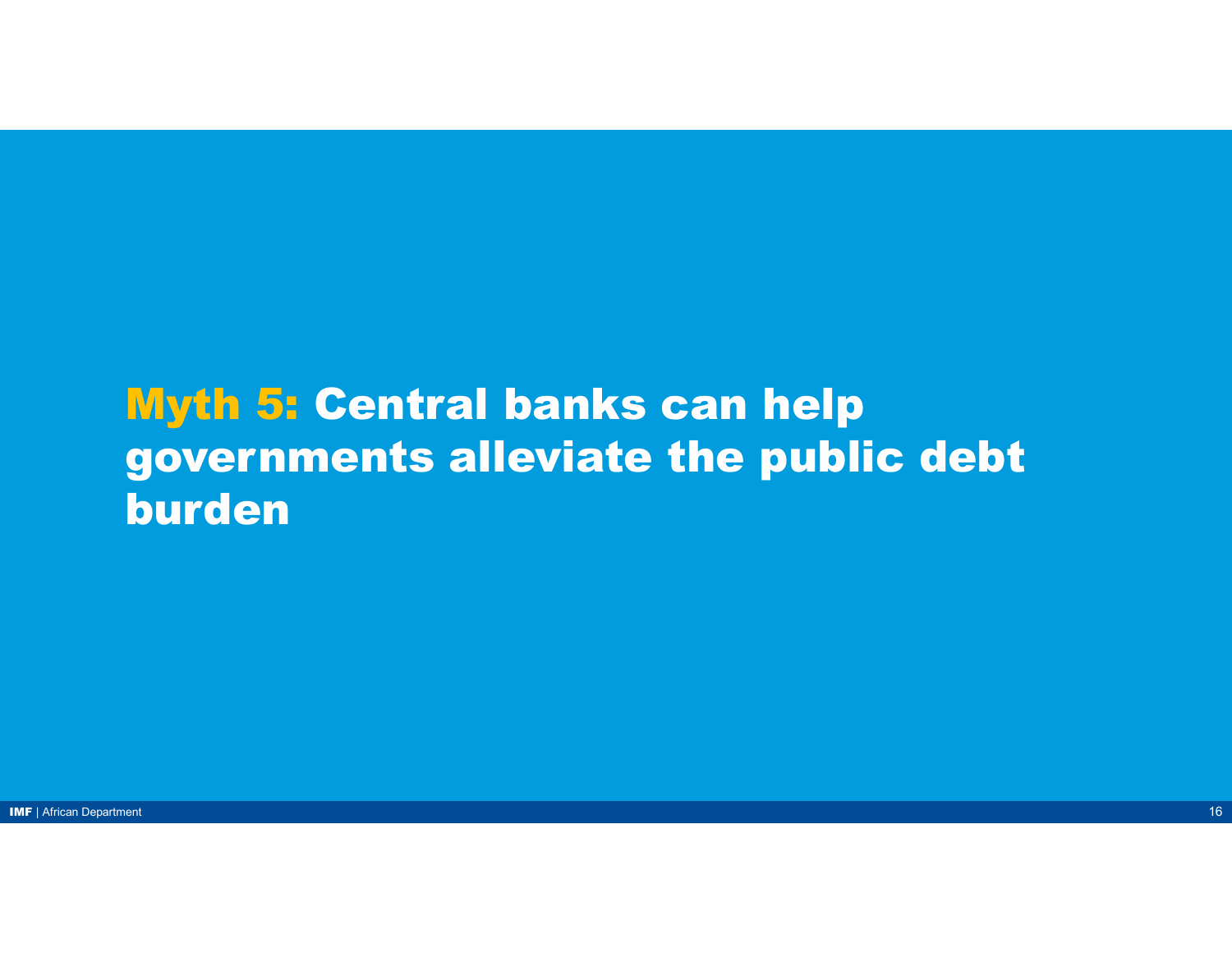### The scope for central banks to lower the debt burden seems very limited in Africa

Three main ways monetary policy could reduce public debt:

- 1. Generating a surprise in inflation?
- 2. Transferring seigniorage revenues to the budget?
- 3. Introducing financial repression regulations?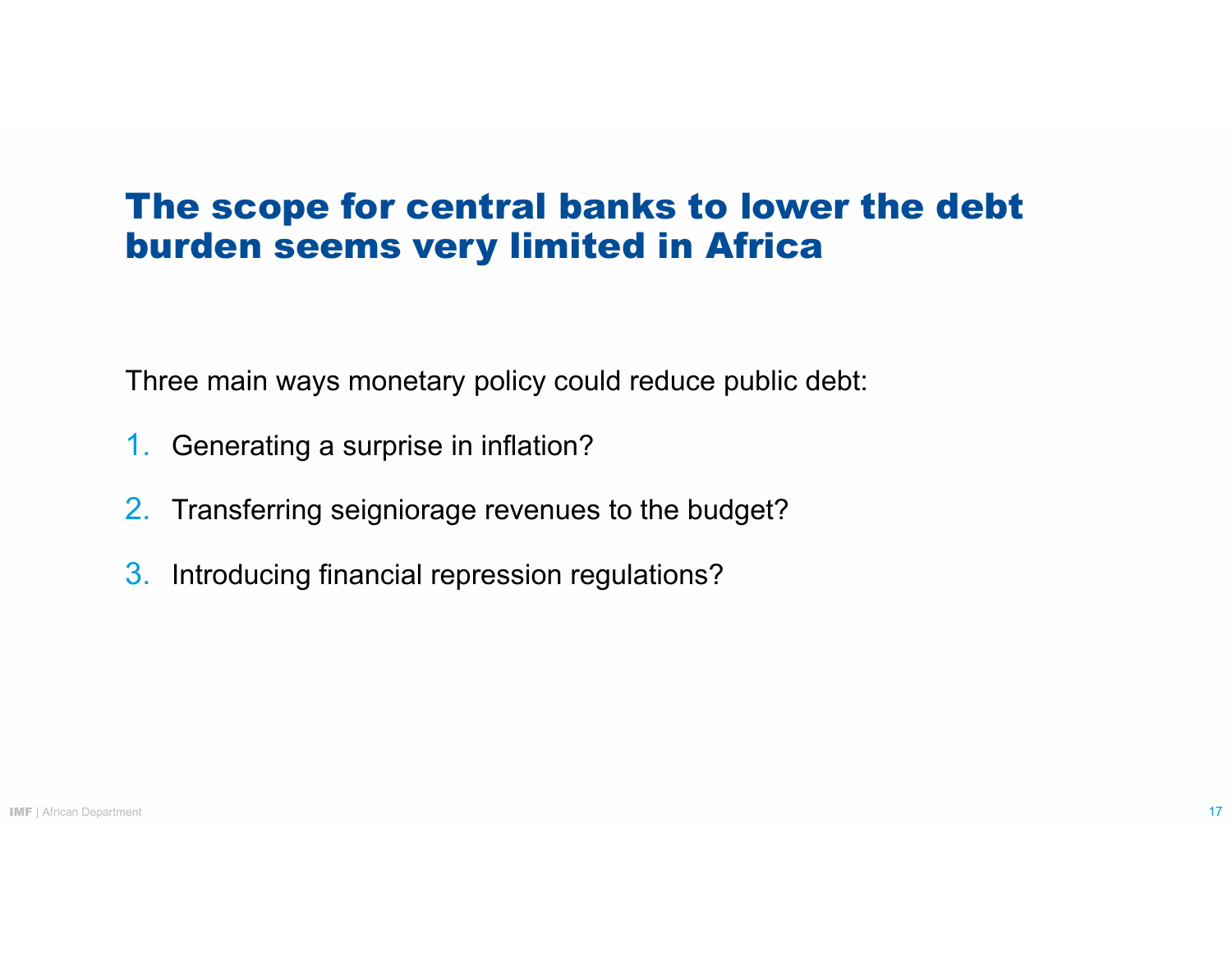#### Seigniorage revenues are small compared to the debt burden



Seigniorage Revenues, Average 2010–18

Source: IMF, Monetary and Financial Statistics database; and IMF, World Economic Outlook database.

Note: Seigniorage is calculated as change in monetary base divided by GDP.